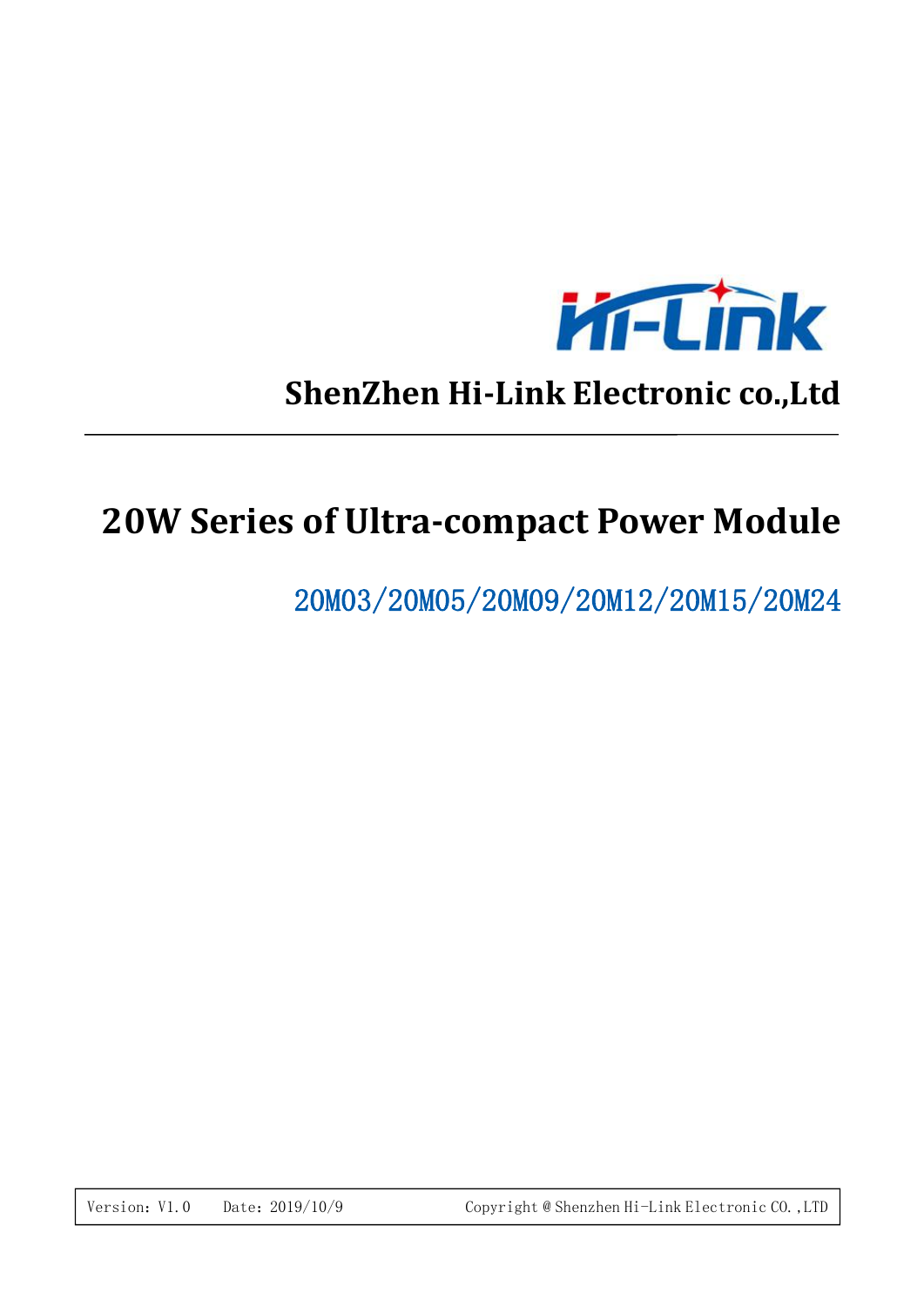## **CONTENT**

| 5.3. Output Characteristic                    |  |
|-----------------------------------------------|--|
| 5.4. Output Characteristic                    |  |
| 5.5. Output Characteristic                    |  |
| $(24V/830mA) 8$<br>5.7. Output Characteristic |  |
|                                               |  |
|                                               |  |
|                                               |  |
|                                               |  |
|                                               |  |
|                                               |  |
|                                               |  |
|                                               |  |
|                                               |  |
|                                               |  |
|                                               |  |
|                                               |  |
|                                               |  |
|                                               |  |
|                                               |  |
|                                               |  |
|                                               |  |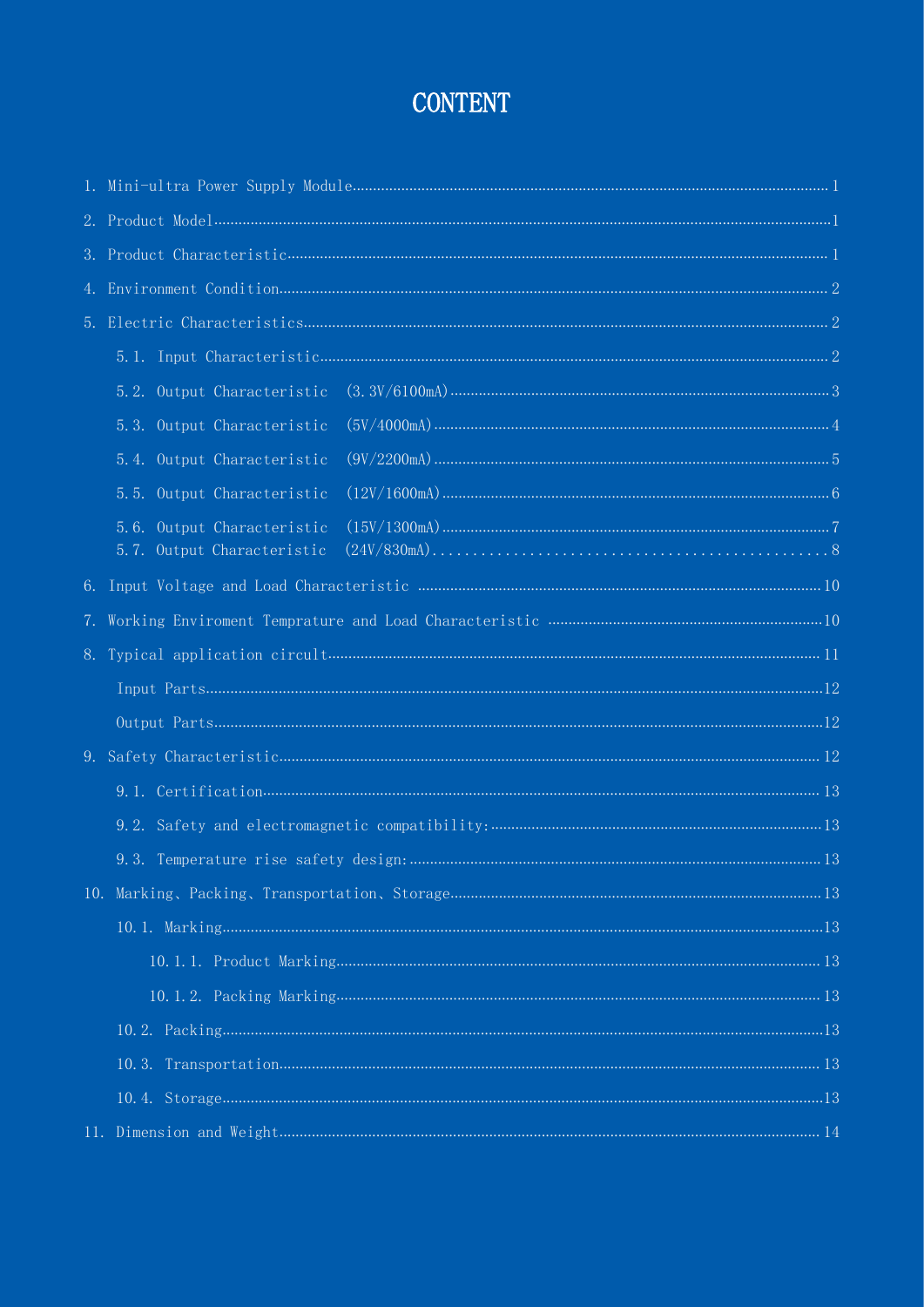

#### 1. Mini-ultra Power Supply Module

The 20 W ultra-small series power supply module is a small volume, high efficiency power module for customers designed by Hi-Link. It has the advantage of global input voltage range, low temperature rise, low power consumption, high efficiency, high reliability, high security isolation etc. and has been widely used in smart home, automation control, communication equipment, instruments and other industries.

#### 2. Product Model

| <b>Model</b>     | <b>Dimension</b><br>(mm) | <b>Output</b><br>power<br>(W) | <b>Output</b><br><b>Voltage</b><br>(V) | <b>Output</b><br><b>Current</b><br>(mA) | <b>Notes</b> |
|------------------|--------------------------|-------------------------------|----------------------------------------|-----------------------------------------|--------------|
| <b>HLK-20M03</b> |                          | 20                            | 3.3                                    | 6100                                    |              |
| <b>HLK-20M05</b> |                          | 20                            | 5                                      | 4000                                    |              |
| <b>HLK-20M09</b> |                          | 20                            | 9                                      | 2200                                    |              |
| <b>HLK-20M12</b> | 56*32*22.5               | 20                            | 12                                     | 1600                                    |              |
| <b>HLK-20M15</b> |                          | 20                            | 15                                     | 1300                                    |              |
| <b>HLK-20M24</b> |                          | 20                            | 24                                     | 830                                     |              |

#### 3. Product Characteristic

- 1. Ultra thin、ultra small、minimum volume in the industry
- 2. Universal input voltage  $(90^{\circ}265\text{Vac})$
- 3. Low power consumption, environmental protection, no-load loss<0.1W
- 4. Low ripple and low noise
- 5. Good output short circuit, over-current protection and self-recovery
- 6. High efficiency and high power density
- 7. Input-output isolated voltage-proof 3000Vac
- 8. 100% full load aging and testing
- 9. High reliability, long life design, continuous working time more than 100000 hours
- 10. Meet UL、CE requirements; product design meets EMC and safety test requirements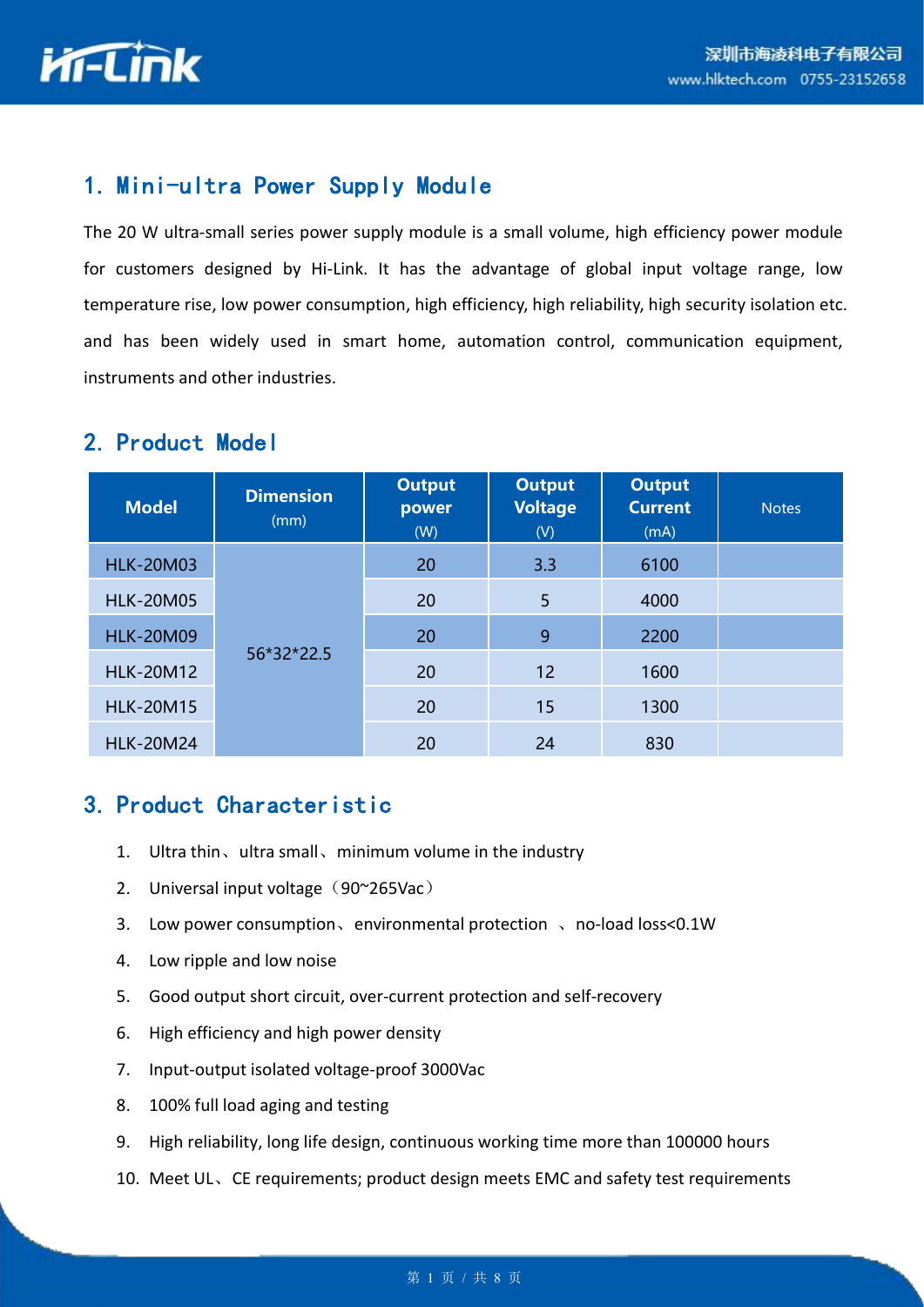

- 11. Adopt high quality environmental protection waterproof heat conduction glue to fill seal, moisture-proof, anti-vibration, meet the IP65 standard of waterproof and dust proof
- 12. Economic solution, cost-effective
- 13. Working without an external circuit
- 14. 1 year warranty

### 4. Environment Condition

| <b>Project Name</b>      | <b>Technical Critical</b>                                                                   | <b>Unit</b>  | <b>Note</b>                                                     |
|--------------------------|---------------------------------------------------------------------------------------------|--------------|-----------------------------------------------------------------|
| Working temperature      | $-25 - +60$                                                                                 | $^{\circ}$ C |                                                                 |
| Storage temperature      | $-40 - +80$                                                                                 | $\mathrm{C}$ |                                                                 |
| <b>Relative humidity</b> | $5 - 95$                                                                                    | %            |                                                                 |
| Heat dissipation mode    | natural cooling                                                                             |              |                                                                 |
| Atmospheric pressure     | $80 - 106$                                                                                  | Kpa          |                                                                 |
| Sea level elevation      | $≤2000$                                                                                     | m            |                                                                 |
| Vibrate                  | <b>Vibration coefficient:</b><br>10~500Hz,2G10min./1cycle,<br>60min.each along X, Y, Z axes |              | Meet the<br>requirements of<br>secondary road<br>transportation |

### 5. Electrical Characteristics

#### 5.1. Input characteristic

| <b>Project Name</b>   | <b>Technical Critical</b> | <b>Unit</b> | <b>Note</b>  |
|-----------------------|---------------------------|-------------|--------------|
| Rated input voltage   | 100-240                   | Vac         |              |
| Input voltage range   | 85-264                    | Vac         | Or 70-350Vdc |
| Maximum input current | $≤0.6$                    | A           |              |
| Input surge current   | $\leq$ 34                 | A           |              |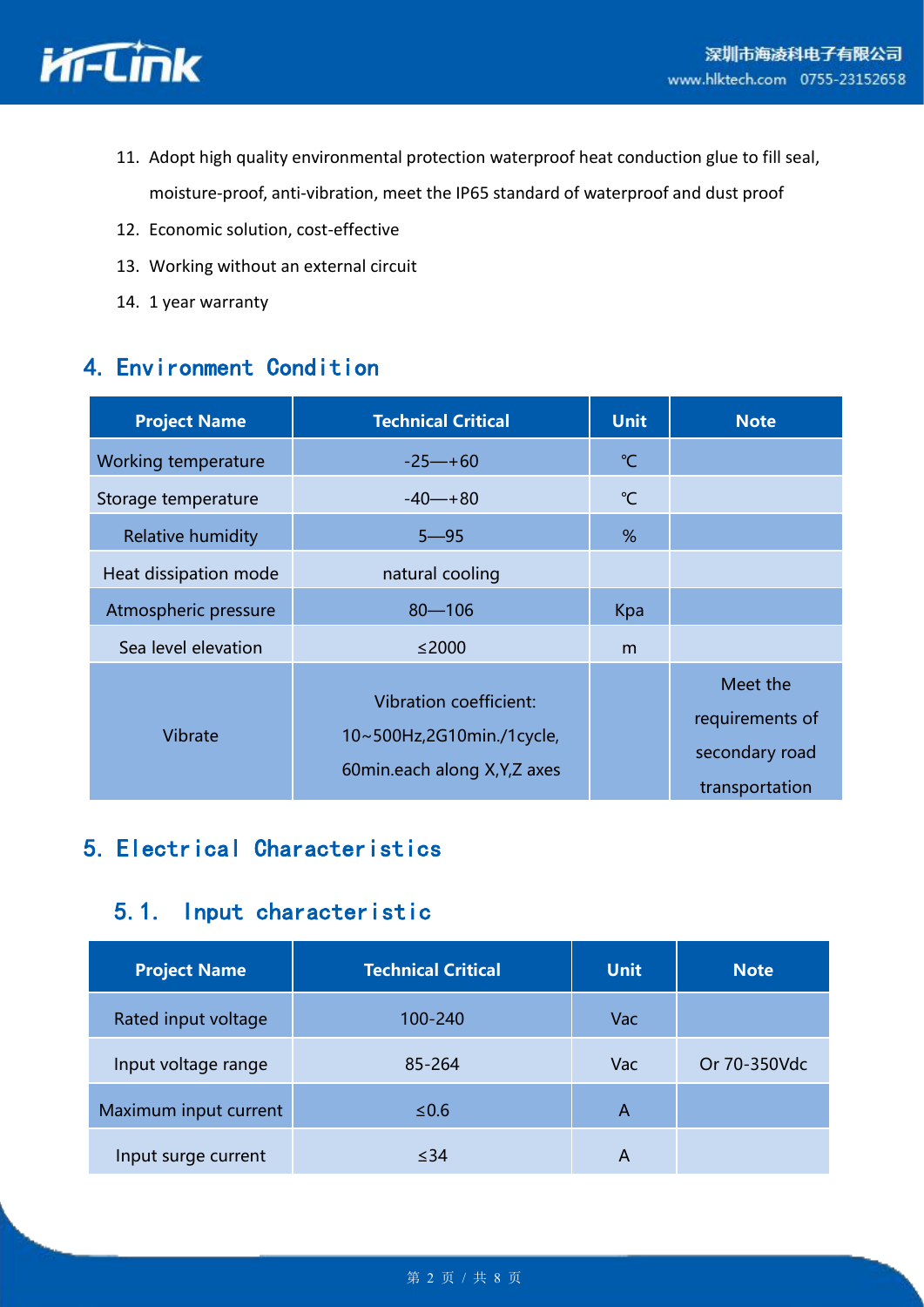



Note: test at room temperature

## <span id="page-4-0"></span>5.2. Output Characteristic (3.3V/6000mA)

| <b>Project Name</b> | <b>Technical Critical</b>                    | <b>Unit</b>     | <b>Note</b> |
|---------------------|----------------------------------------------|-----------------|-------------|
| No-load rated       | $3.3 \pm 0.1$                                | Vdc             |             |
| output voltage      |                                              |                 |             |
| Full-load rated     | $3.3 \pm 0.2$                                | Vdc             |             |
| output voltage      |                                              |                 |             |
| Short time          |                                              |                 |             |
| maximum output      | ≥6100                                        | mA              |             |
| current             |                                              |                 |             |
| Rated output        |                                              |                 |             |
| current             | 6000                                         | <b>mA</b>       |             |
| Voltage regulation  | ±0.2                                         | %               |             |
| Load regulation     | ±0.5                                         | %               |             |
| Input low voltage   |                                              |                 |             |
| efficiency          | Vin=115Vac, output full-load≥75              | %               |             |
| Input high voltage  |                                              |                 |             |
| efficiency          | Vin=230Vac, output full-load≥76              | %               |             |
|                     | $≤100$                                       |                 |             |
| Output ripple and   | Rated input voltage, full output load. Using |                 |             |
| noise               | 20MHz bandwidth oscilloscope,                | mV              |             |
| $(mVp-p)$           | Load side and 10uF and 0.1uF capacitors are  |                 |             |
|                     | tested.                                      |                 |             |
| Turn on or turn off |                                              |                 |             |
| overshoot           | (rated input voltage, output plus            | %V <sub>O</sub> |             |
| amplitude           | 10% load) $\leq$ 5                           |                 |             |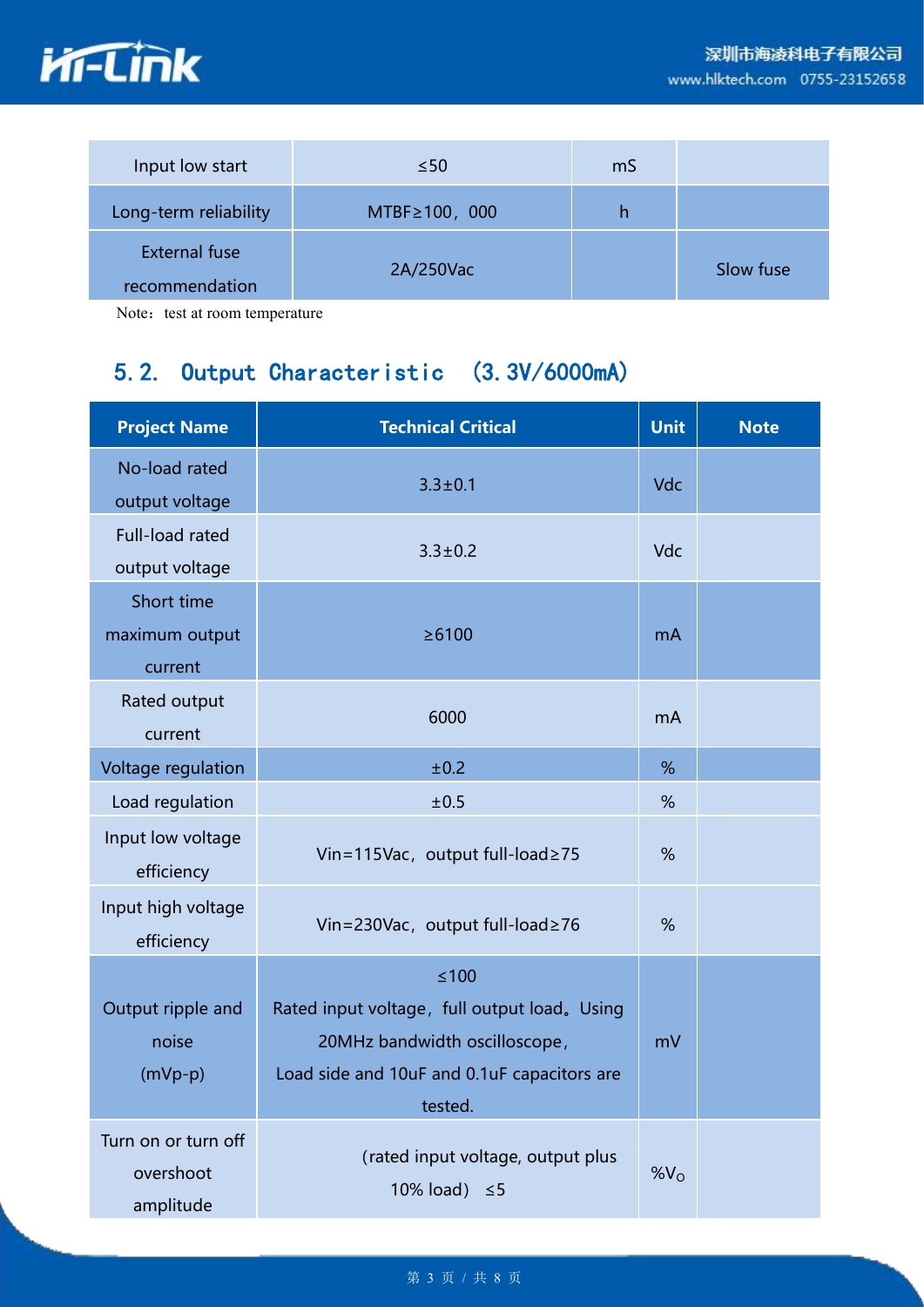

| Output<br>over-current<br>protection | 150-200% of output maximum load                                                                                     | A |                                                |
|--------------------------------------|---------------------------------------------------------------------------------------------------------------------|---|------------------------------------------------|
| Output short<br>circuit protection   | Direct short circuit in normal output and<br>automatic return to normal operation after<br>removal of short circuit |   | <b>No</b><br>damage to<br>the whole<br>machine |

## <span id="page-5-0"></span>5.3. Output Characteristic (5V/4000mA)

| <b>Project Name</b>                     | <b>Technical Critical</b>                                                                                                                             | <b>Unit</b> | <b>Note</b> |
|-----------------------------------------|-------------------------------------------------------------------------------------------------------------------------------------------------------|-------------|-------------|
| No-load rated<br>output voltage         | $5.0 \pm 0.1$                                                                                                                                         | Vdc         |             |
| Full-load rated<br>output voltage       | $5.0 + 0.2$                                                                                                                                           | <b>Vdc</b>  |             |
| Short time<br>maximum output<br>current | ≥4200                                                                                                                                                 | mA          |             |
| Rated output<br>current                 | 4000                                                                                                                                                  | mA          |             |
| Voltage regulation                      | ±0.2                                                                                                                                                  | $\vee$      |             |
| Load regulation                         | ±0.5                                                                                                                                                  | %           |             |
| Input low voltage<br>efficiency         | Vin=115Vac, output full-load≥80                                                                                                                       | %           |             |
| Input high voltage<br>efficiency        | Vin=230Vac, output full-load≥82                                                                                                                       | %           |             |
| Output ripple and<br>noise<br>$(mVp-p)$ | $\leq 100$<br>Rated input voltage, full output load. Using<br>20MHz bandwidth oscilloscope,<br>Load side and 10uF and 0.1uF capacitors are<br>tested. | mV          |             |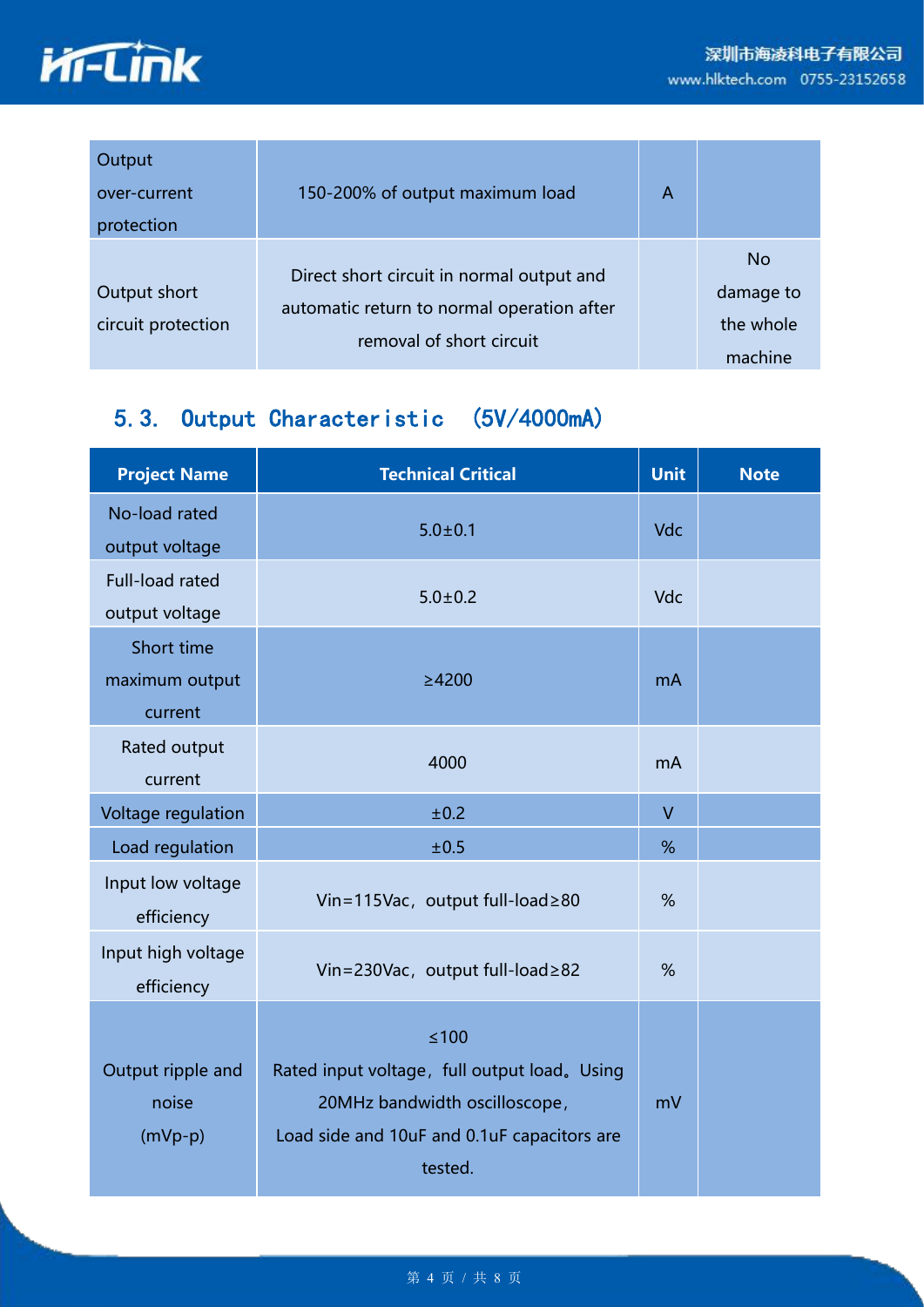

| Turn on or turn off<br>overshoot<br>amplitude | (rated input voltage, output plus 10% load) $\leq$<br>5                                                             | $%V_{O}$ |                                                |  |
|-----------------------------------------------|---------------------------------------------------------------------------------------------------------------------|----------|------------------------------------------------|--|
| Output<br>over-current<br>protection          | 150-200% of output maximum load                                                                                     | A        |                                                |  |
| Output short<br>circuit protection            | Direct short circuit in normal output and<br>automatic return to normal operation after<br>removal of short circuit |          | <b>No</b><br>damage to<br>the whole<br>machine |  |

### <span id="page-6-0"></span>5.4. Output Characteristic (9V/2200mA)

| <b>Project Name</b>                     | <b>Technical Critical</b>       | <b>Unit</b> | <b>Note</b> |
|-----------------------------------------|---------------------------------|-------------|-------------|
| No-load rated<br>output voltage         | $9.0 \pm 0.1$                   | <b>Vdc</b>  |             |
| Full-load rated<br>output voltage       | $9.0 \pm 0.2$                   | <b>Vdc</b>  |             |
| Short time<br>maximum output<br>current | $\geq$ 2300                     | mA          |             |
| Long time maximum<br>output current     | 2200                            | mA          |             |
| Voltage regulation                      | ±0.2                            | %           |             |
| Load regulation                         | ±0.5                            | %           |             |
| Input low voltage<br>efficiency         | Vin=115Vac, output full-load≥80 | %           |             |
| Input high voltage<br>efficiency        | Vin=230Vac, output full-load≥82 | %           |             |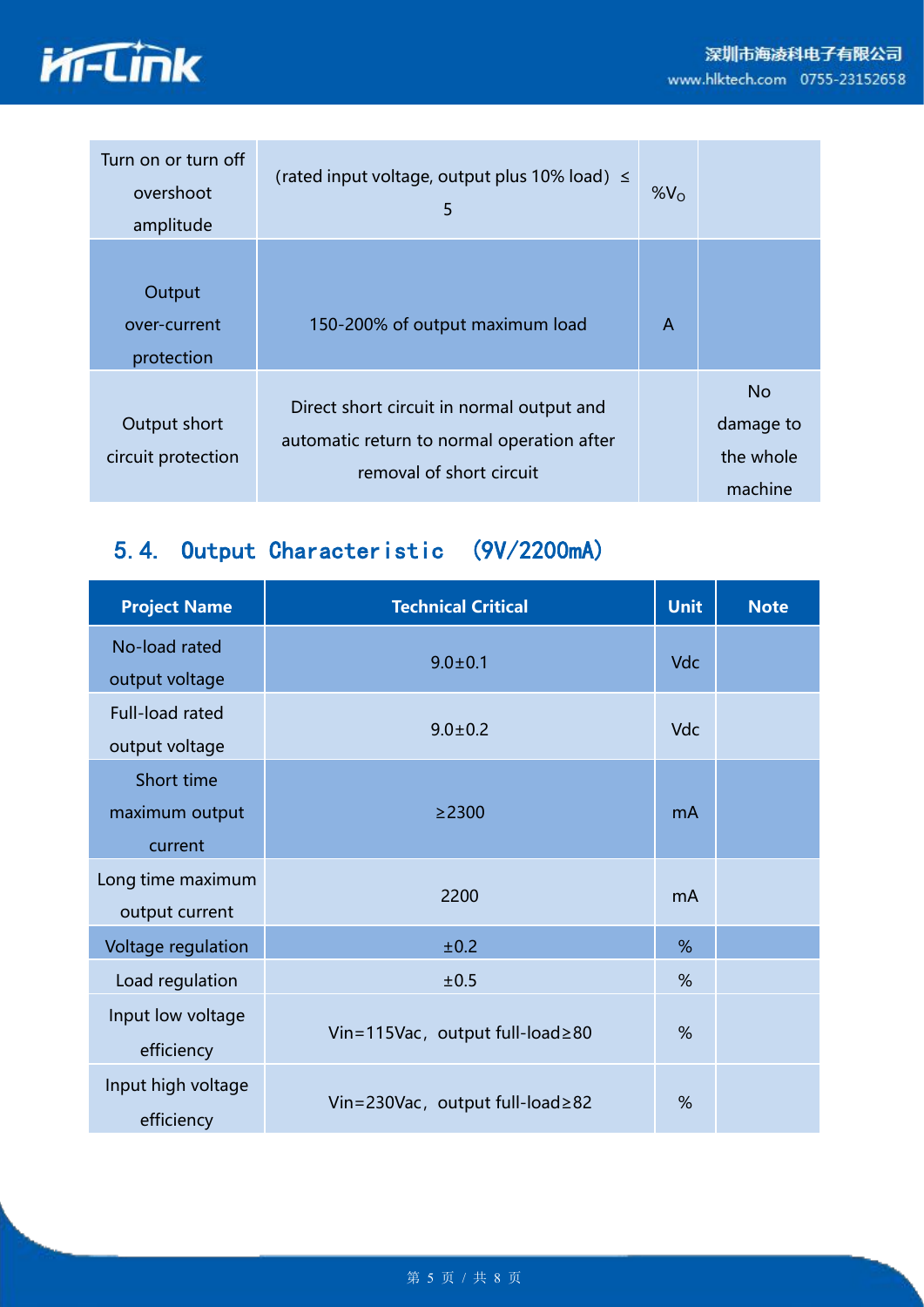#### 深圳市海凌科电子有限公司 www.hlktech.com 0755-23152658



| Output ripple and<br>noise<br>$(mVp-p)$               | $≤150$<br>Rated input voltage, full output load. Using<br>20MHz bandwidth oscilloscope,<br>Load side and 10uF and 0.1uF capacitors are<br>tested. | mV            |                                          |
|-------------------------------------------------------|---------------------------------------------------------------------------------------------------------------------------------------------------|---------------|------------------------------------------|
| Turn on or turn off<br>machine overshoot<br>amplitude | (rated input voltage, output plus 10% load)<br>$\leq$ 5                                                                                           | $%V_{\Omega}$ |                                          |
| Output over-current<br>protection                     | 110-150% of output maximum load                                                                                                                   | A             |                                          |
| Output short circuit<br>protection                    | Direct short circuit in normal output and<br>automatic return to normal operation after<br>removal of short circuit                               |               | No.<br>damage to<br>the whole<br>machine |

## <span id="page-7-0"></span>5.5. Output Characteristic (12V/1600mA)

| <b>Project Name</b>                     | <b>Technical Critical</b>       | <b>Unit</b> | <b>Note</b>  |
|-----------------------------------------|---------------------------------|-------------|--------------|
| No-load rated<br>output voltage         | $12.0 \pm 0.1$                  | Vdc         |              |
| Full-load rated<br>output voltage       | $12.0 \pm 0.2$                  | <b>Vdc</b>  |              |
| Short time<br>maximum output<br>current | $\geq$ 1700                     | mA          |              |
| Long time<br>maximum output<br>current  | 1600                            | mA          |              |
| Voltage regulation                      | ±0.2                            | %           | 11.76-12.24V |
| Load regulation                         | ±0.5                            | %           |              |
| Input low voltage<br>efficiency         | Vin=115Vac, output full-load≥82 | %           |              |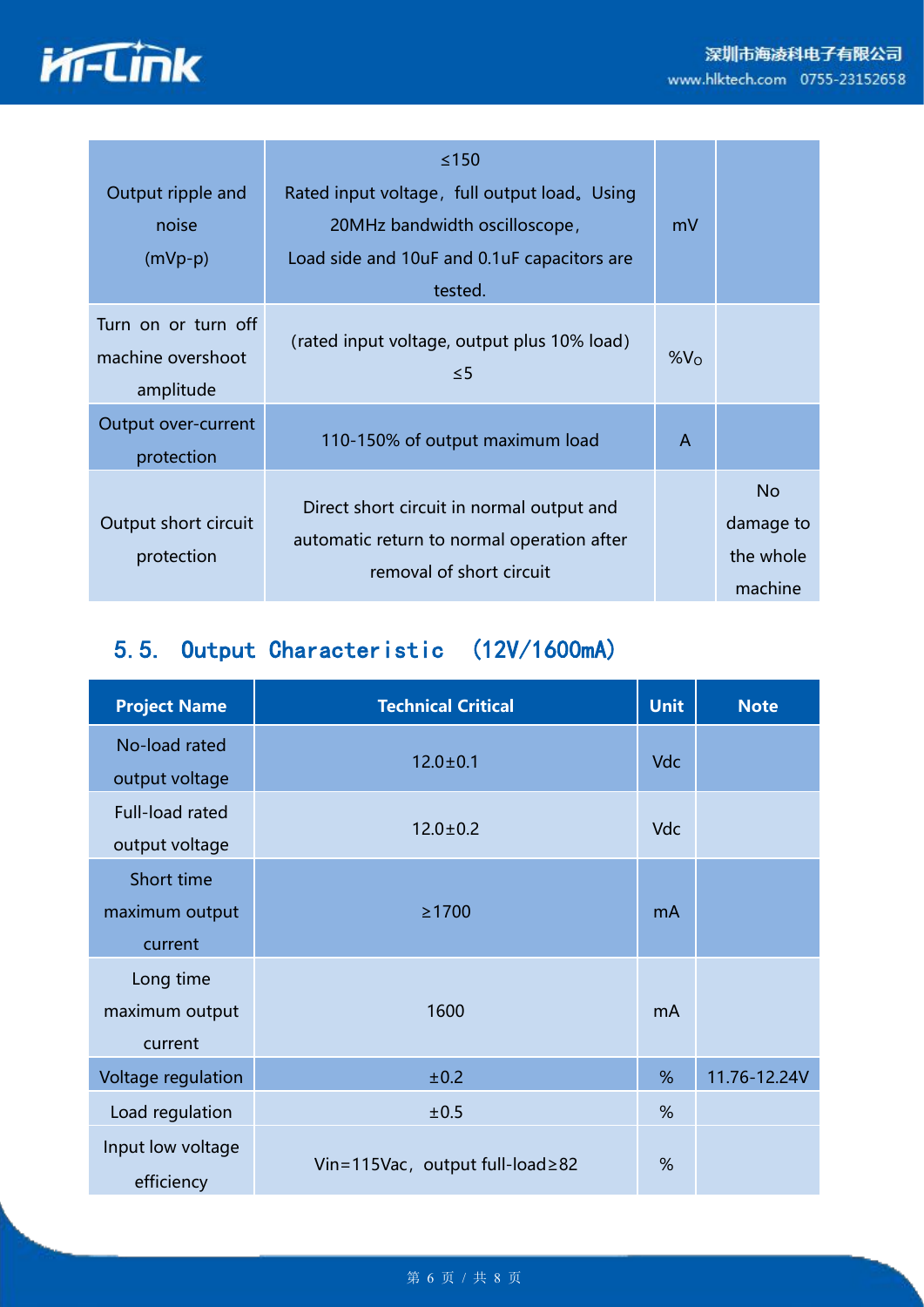



| Input high voltage<br>efficiency              | Vin=230Vac, output full-load≥84                                                                                                                   | %            |                                                |  |
|-----------------------------------------------|---------------------------------------------------------------------------------------------------------------------------------------------------|--------------|------------------------------------------------|--|
| Output ripple and<br>noise<br>$(mVp-p)$       | $≤150$<br>Rated input voltage, full output load. Using<br>20MHz bandwidth oscilloscope,<br>Load side and 10uF and 0.1uF capacitors are<br>tested. | mV           |                                                |  |
| Turn on or turn off<br>overshoot<br>amplitude | (rated input voltage, output plus 10% load)<br>$\leq 5$                                                                                           | $%V_{O}$     |                                                |  |
| Output<br>over-current<br>protection          | 110-150% of output maximum load                                                                                                                   | $\mathsf{A}$ |                                                |  |
| Output short<br>circuit protection            | Direct short circuit in normal output and<br>automatic return to normal operation after<br>removal of short circuit                               |              | <b>No</b><br>damage to<br>the whole<br>machine |  |

## <span id="page-8-0"></span>5.6. Output Characteristic (15V/1300mA)

| <b>Project Name</b>                     | <b>Technical Critical</b> | <b>Unit</b> | <b>Note</b> |
|-----------------------------------------|---------------------------|-------------|-------------|
| No-load rated<br>output voltage         | $15.0 \pm 0.1$            | <b>Vdc</b>  |             |
| Full-load rated<br>output voltage       | $15.0 \pm 0.2$            | Vdc         |             |
| Short time<br>maximum output<br>current | $\leq 1400$               | mA          |             |
| Rated output<br>current                 | 1300                      | mA          |             |
| Voltage regulation                      | ±0.2                      | %           |             |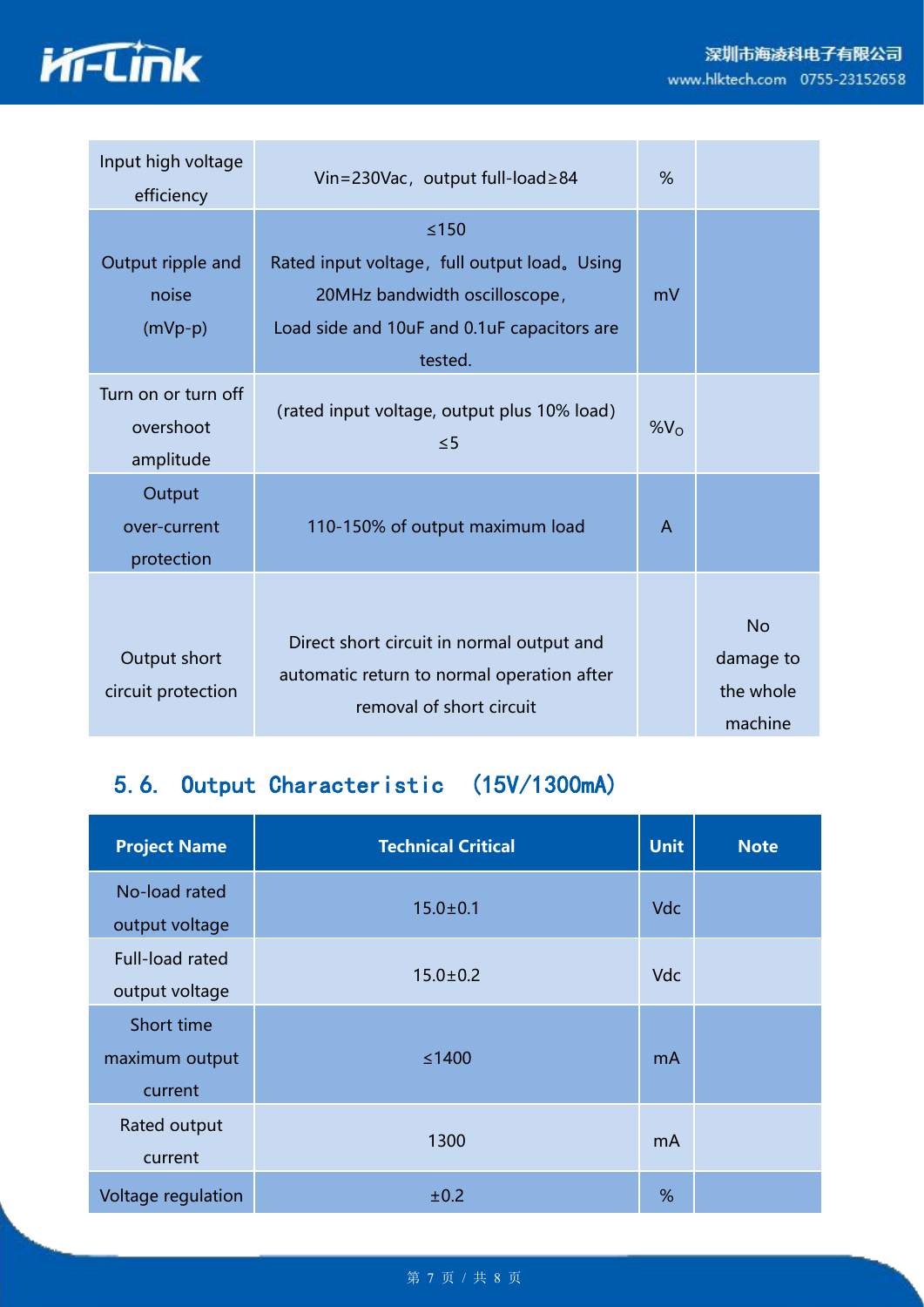

| Load regulation                               | ±0.5                                                                                                                                              | %            |                                                |
|-----------------------------------------------|---------------------------------------------------------------------------------------------------------------------------------------------------|--------------|------------------------------------------------|
| Input low voltage<br>efficiency               | Vin=115Vac, output full-load≥82                                                                                                                   | %            |                                                |
| Input high voltage<br>efficiency              | Vin=230Vac, output full-load≥84                                                                                                                   | %            |                                                |
| Output ripple and<br>noise<br>$(mVp-p)$       | $≤150$<br>Rated input voltage, full output load. Using<br>20MHz bandwidth oscilloscope,<br>Load side and 10uF and 0.1uF capacitors are<br>tested. | mV           |                                                |
| Turn on or turn off<br>overshoot<br>amplitude | (rated input voltage, output plus 10% load)<br>$\leq$ 5                                                                                           | $%V_{O}$     |                                                |
| Output<br>over-current<br>protection          | 110-150% of output maximum load                                                                                                                   | $\mathsf{A}$ |                                                |
| Output short<br>circuit protection            | Direct short circuit in normal output and<br>automatic return to normal operation after<br>removal of short circuit                               |              | <b>No</b><br>damage to<br>the whole<br>machine |

### 5.7. Output Characteristic (24V/830mA)

| <b>Project Name</b>               | <b>Technical Critical</b> | <b>Unit</b> | <b>Note</b> |
|-----------------------------------|---------------------------|-------------|-------------|
| No-load rated<br>output voltage   | $24.0 \pm 0.1$            | Vdc         |             |
| Full-load rated<br>output voltage | $24.0 \pm 0.2$            | <b>Vdc</b>  |             |
| Short time<br>maximum output      | $\geq 900$                | mA          |             |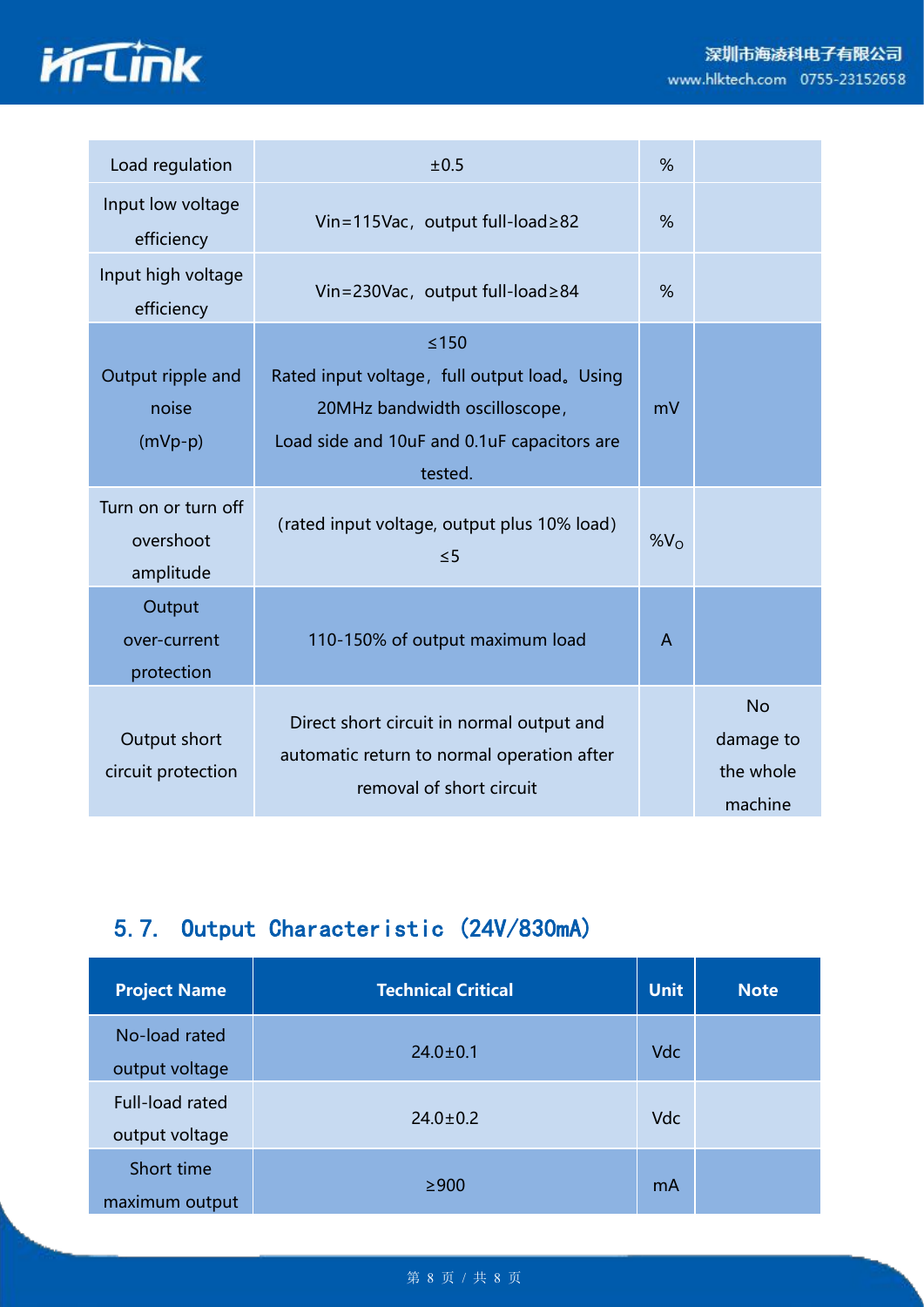



| current                                       |                                                                                                                                                   |                 |                                                |
|-----------------------------------------------|---------------------------------------------------------------------------------------------------------------------------------------------------|-----------------|------------------------------------------------|
| Rated output<br>current                       | 830                                                                                                                                               | mA              |                                                |
| Voltage regulation                            | ±0.2                                                                                                                                              | %               |                                                |
| Load regulation                               | ±0.5                                                                                                                                              | %               |                                                |
| Input low voltage<br>efficiency               | Vin=115Vac, output full-load≥84                                                                                                                   | %               |                                                |
| Input high voltage<br>efficiency              | Vin=230Vac, output full-load≥85                                                                                                                   | %               |                                                |
| Output ripple and<br>noise<br>$(mVp-p)$       | $≤220$<br>Rated input voltage, full output load. Using<br>20MHz bandwidth oscilloscope,<br>Load side and 10uF and 0.1uF capacitors are<br>tested. | mV              |                                                |
| Turn on or turn off<br>overshoot<br>amplitude | (rated input voltage, output plus 10% load)<br>$\leq$ 5                                                                                           | %V <sub>O</sub> |                                                |
| Output<br>over-current<br>protection          | 110-150% of output maximum load                                                                                                                   | $\mathsf{A}$    |                                                |
| Output short<br>circuit protection            | Direct short circuit in normal output and<br>automatic return to normal operation after<br>removal of short circuit                               |                 | <b>No</b><br>damage to<br>the whole<br>machine |

#### 第 9 页 / 共 8 页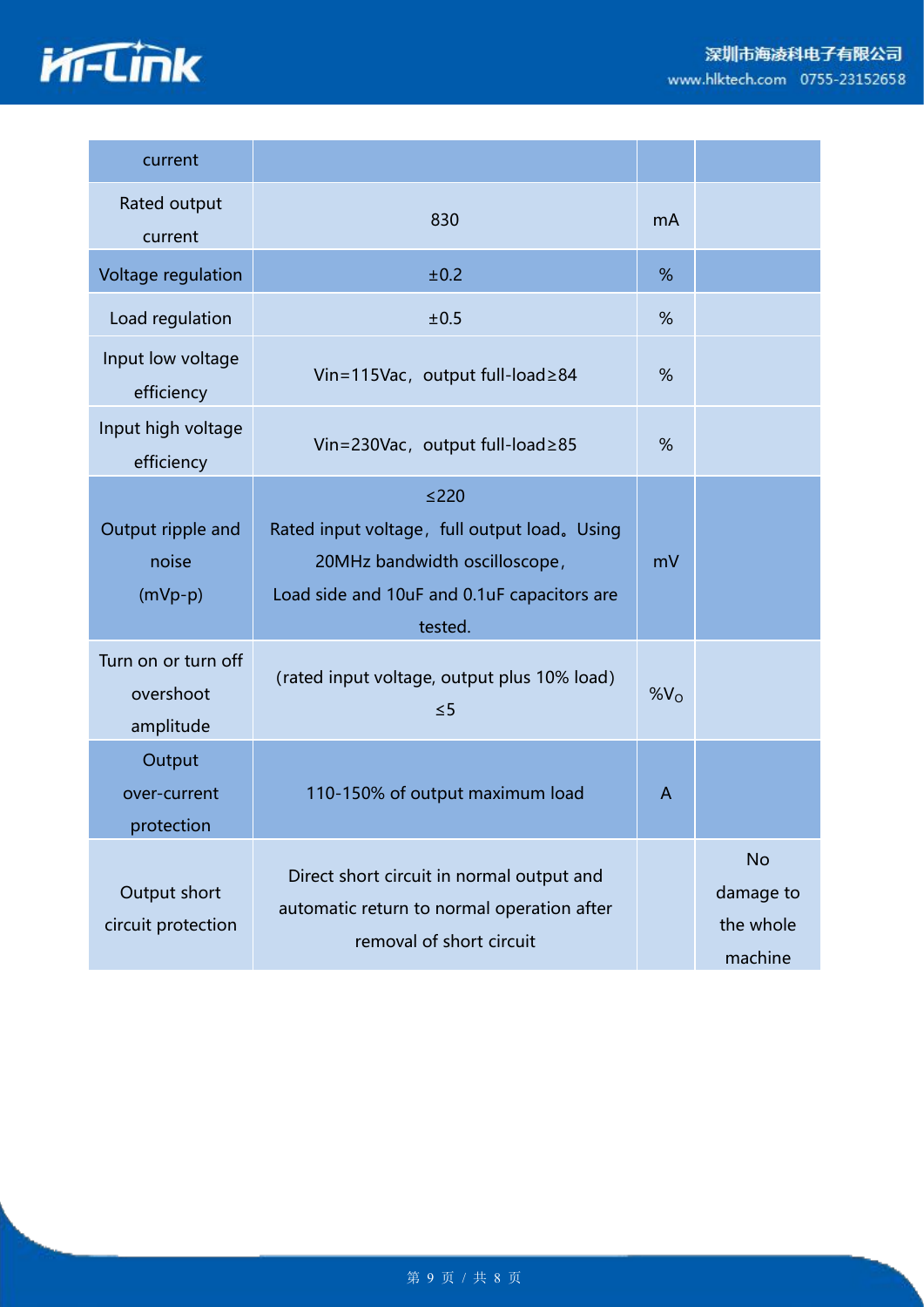

### 6. Input Voltage and load characteristic

<span id="page-11-0"></span>

Input voltage and load characteristic curve

### 7. Working environment temperature and load characteristic



Working environment temperature and load characteristic curve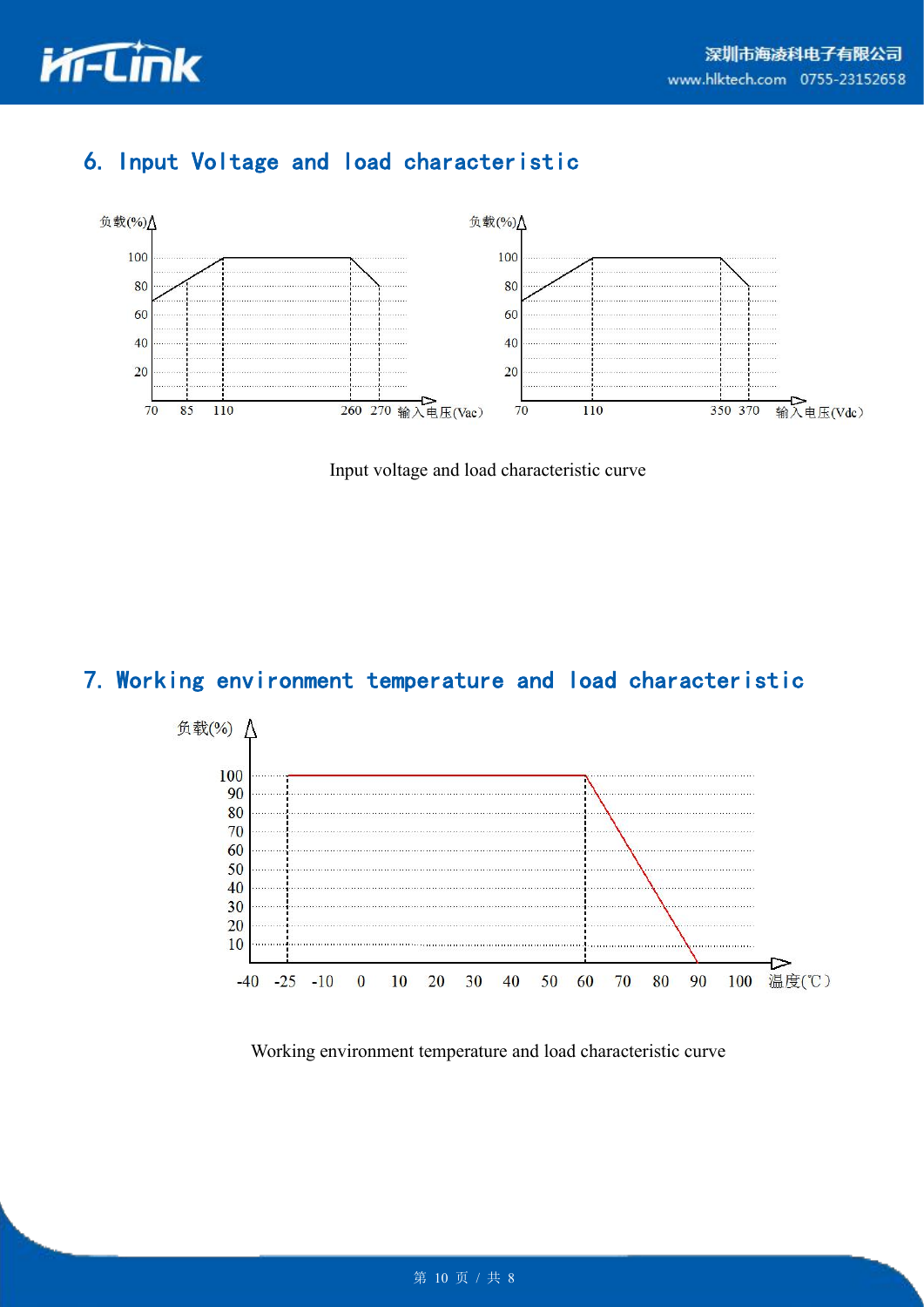![](_page_12_Picture_0.jpeg)

### <span id="page-12-0"></span>8. Typical application circuit

![](_page_12_Figure_3.jpeg)

#### Input part

| $\pm$ case                   |                                                                 |  |                                                                               |  |
|------------------------------|-----------------------------------------------------------------|--|-------------------------------------------------------------------------------|--|
| <b>Recommended device</b>    | <b>Function</b>                                                 |  | <b>Recommended value</b>                                                      |  |
| F1/Fuse                      | Protect the circuit from damage<br>when the module is abnormal  |  | 2A/250Vac, slow fuses                                                         |  |
| MOV1/Varistor                | The cumulative surge is to<br>protect<br>the module from damage |  | 10D561K                                                                       |  |
| C1/Safety capacitance        | <b>Filtering, Security Protection</b><br>(EMC certification)    |  | 0.22uF/275Vac                                                                 |  |
| L1/Common mode<br>inductance | <b>EMI</b> filter                                               |  | Inductive value 10-30mH, Test<br>Requirements:1KHZ/0.3V,<br>current 300-700mA |  |
|                              |                                                                 |  |                                                                               |  |
| Safety capacitance           |                                                                 |  | Common-mode inductance                                                        |  |
| Note:                        |                                                                 |  |                                                                               |  |

<span id="page-12-1"></span>

- Fuse and varistor are basic protective circuits.
- If you need to pass the authentication, the Anchorage capacitance and common-mode inductance must not be omitted.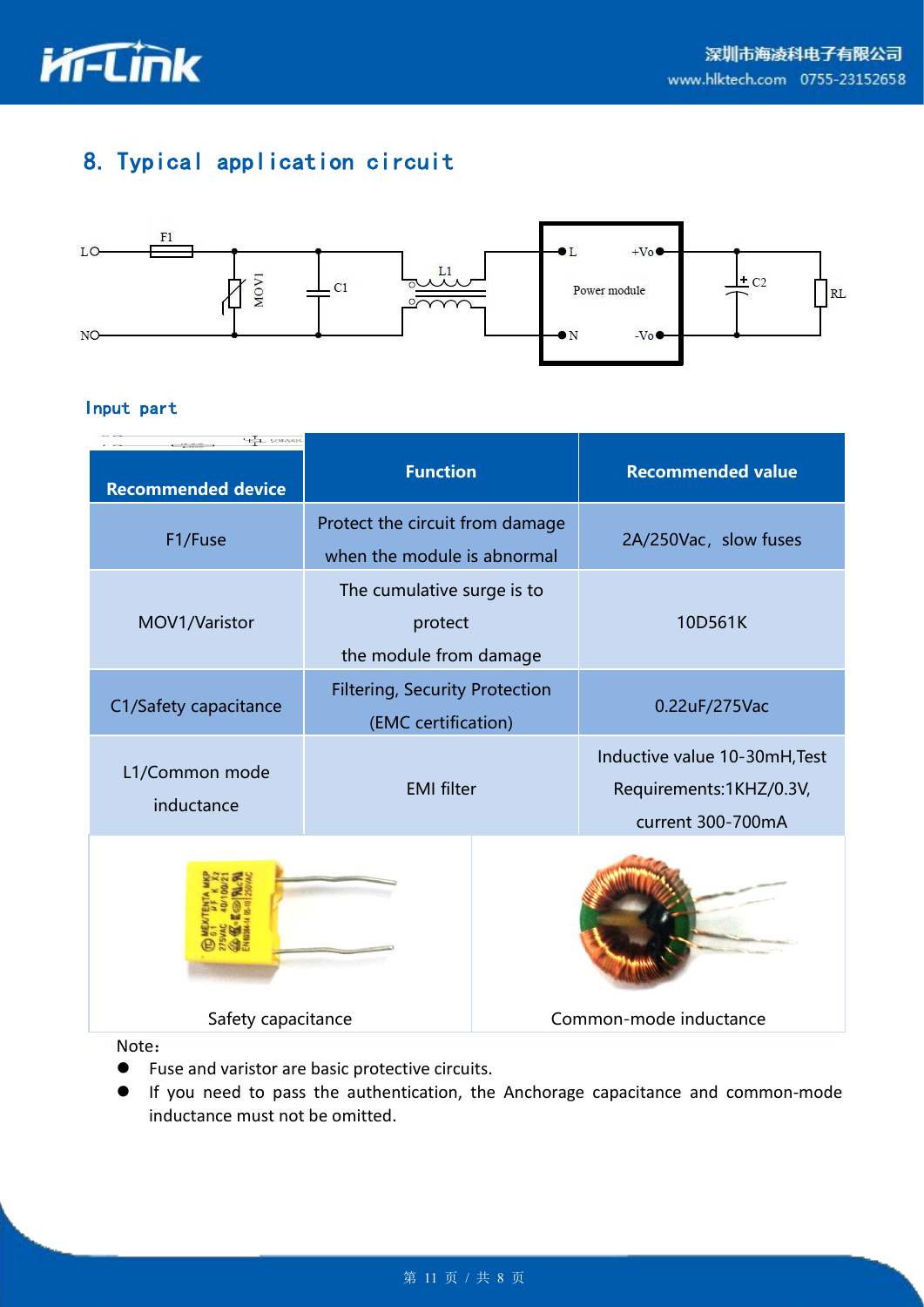![](_page_13_Picture_0.jpeg)

#### Output Part

| <b>Component bit</b><br>number /<br>recommended device | <b>Function</b>                                                                   | <b>Recommended value</b>                                                                             |
|--------------------------------------------------------|-----------------------------------------------------------------------------------|------------------------------------------------------------------------------------------------------|
| C2/filter capacitor                                    | Filter, output ripple can be<br>controlled in 30mV after adding<br>this capacitor | Aluminium electrolytic<br>capacitance, capacity 100-220<br>UF, voltage reduction greater<br>than 75% |
| RL/load                                                | load                                                                              |                                                                                                      |

<span id="page-13-0"></span>Note: C2 filter capacitor can reduce the output ripple from the original 50mV to the 30mV.

#### 9. Safety Characteristic

#### 9.1. Certification

<span id="page-13-1"></span>Product design complies with UL,CE safety certification requirements. (UL,CE certification is done by customers themselves.)

#### 9.2. Safety and electromagnetic compatibility:

- The input design adopts UL certification 1A insurance;
- The PCB board is made of double-sided copper clad foil, and the material fire resistance gradeis94-V0grade;
- SafetystandardscomplywithUL1012,EN60950,UL60950
- Insulation voltage: I/P-O/P:2500Vac
- Insulation resistance: I/P-O/P>100MOhms/500Vdc25℃ 70%RH
- Conduction and radiation conformance toEN55011,EN55022(CISPR22)
- Electrostatic discharge:IEC/EN61000-4-2level48kV/15kV
- Radio frequency radiation immunity: IEC/EN61000-4-3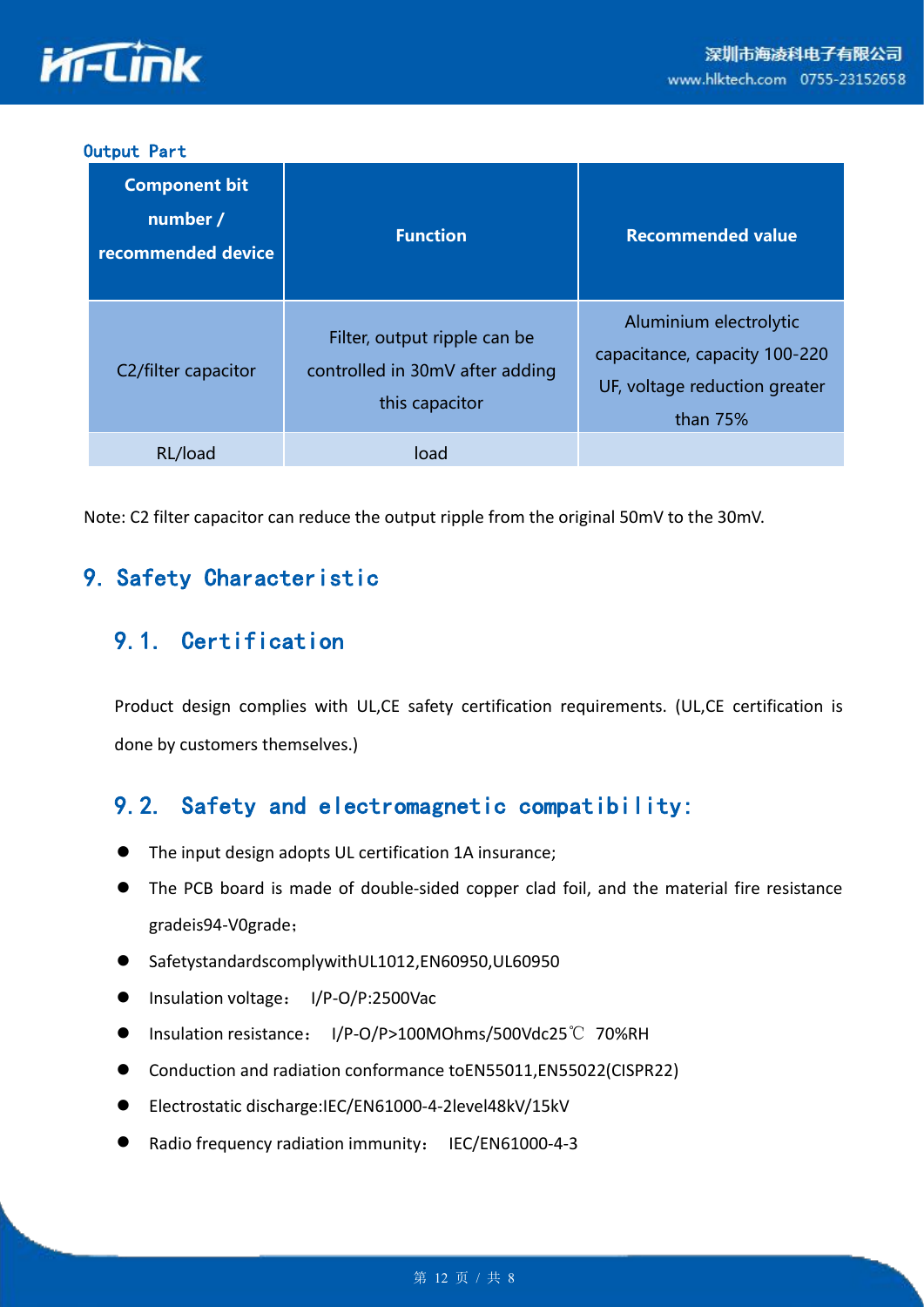![](_page_14_Picture_1.jpeg)

#### <span id="page-14-0"></span>9.3. Temperature rise safety design:

The maximum temperature rise of the internal surface of the power supply capacitor and the main converter is not more than 90  $\degree{\text{C}}$  at room temperature, and the maximum temperature rise of theshellsurfaceisnotmorethan60 ℃.

#### <span id="page-14-1"></span>10. Marking, packing, transportation, storage

#### 10.1. Marking

#### 10.1.1. Product mark

A unique bar code label is affixed to ensure the trace ability of information

such as the production date and batch of each piece of product. Its content conforms to the national standard, the industry standard stipulation

#### <span id="page-14-2"></span>10.1.2. Packing mark

The packing boxes are marked with the name of the manufacturer, site, zip code, product model, factory year, month, day;

Marked "up", "moisture-proof", "careful light" and other transport signs, all signs are in accordance with the GB 191 requirements.

#### 10.2. Packing

The product uses the special absorption plastic box to separate the packing, has the vibration proof function,andconformstotheGB3873stipulation.

#### 10.3. Transportation

The packaged products can be transported by any means of transportation, should be covered in the transportation,should not be violent vibration,impact,etc.

#### 10.4. Storage

<span id="page-14-3"></span>Products shall be stored in accordance with GB3873.